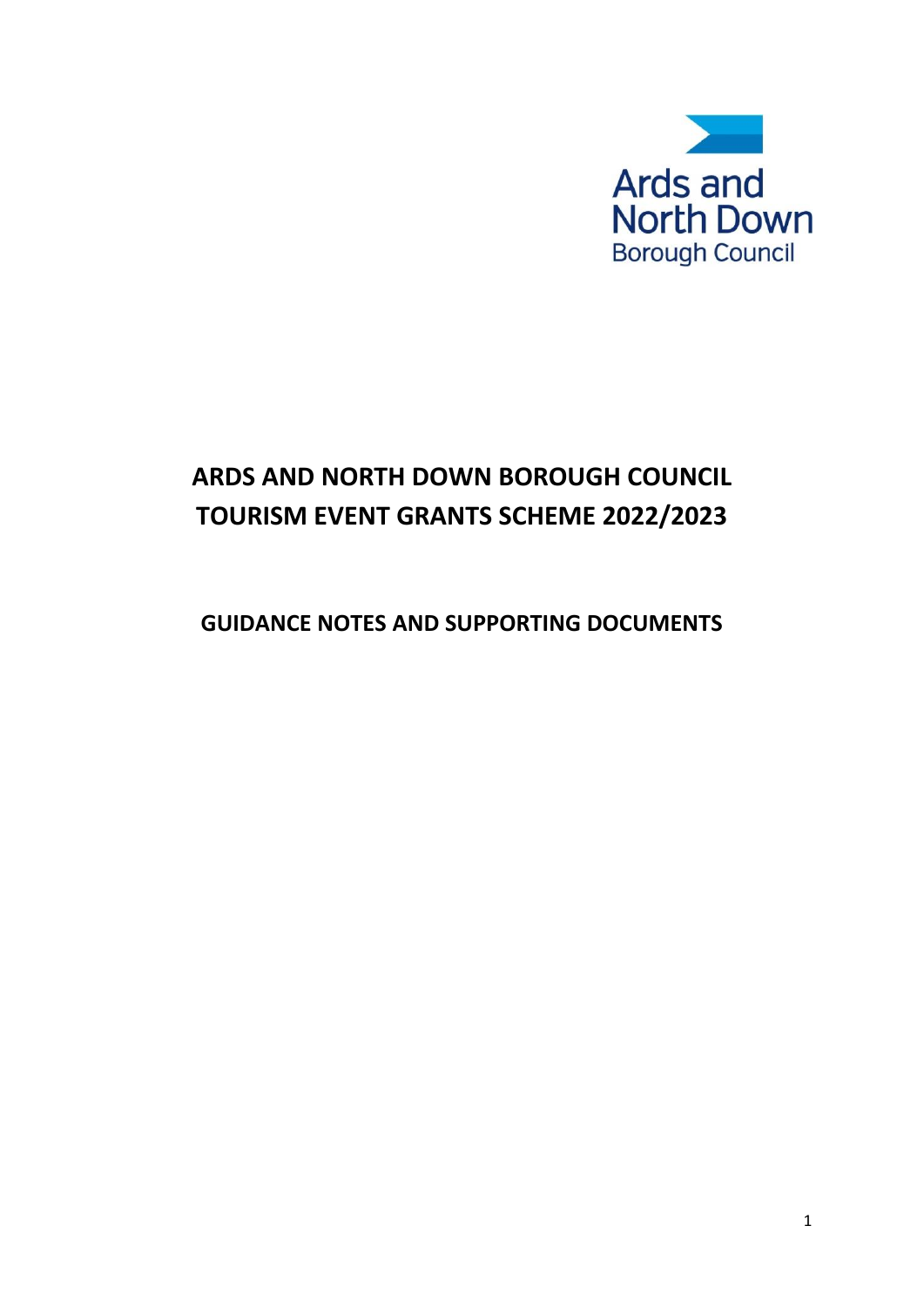# **CONTENTS**

| Ards and North Down Borough Council Tourism Event Grants Scheme                                                                                           | Page 3                     |
|-----------------------------------------------------------------------------------------------------------------------------------------------------------|----------------------------|
| Aims of the scheme                                                                                                                                        | Page 3                     |
| Definition of a Tourism Event                                                                                                                             | Page 3                     |
| <b>Eligible Events</b>                                                                                                                                    | Page 3                     |
| Ineligible events                                                                                                                                         | Page 4                     |
| The Application Process<br>Deadline<br>$\overline{\phantom{0}}$<br>Timetable<br>$\overline{\phantom{a}}$<br>What Happens Next<br>$\overline{\phantom{a}}$ | Page 5<br>Page 5<br>Page 6 |
| Safeguarding<br>$\overline{\phantom{a}}$                                                                                                                  | Page 6                     |
| Annex 1                                                                                                                                                   |                            |
| Glossary<br>$\overline{\phantom{a}}$<br>The Questions - What we need to know                                                                              | Page 8<br>Page 8           |
|                                                                                                                                                           |                            |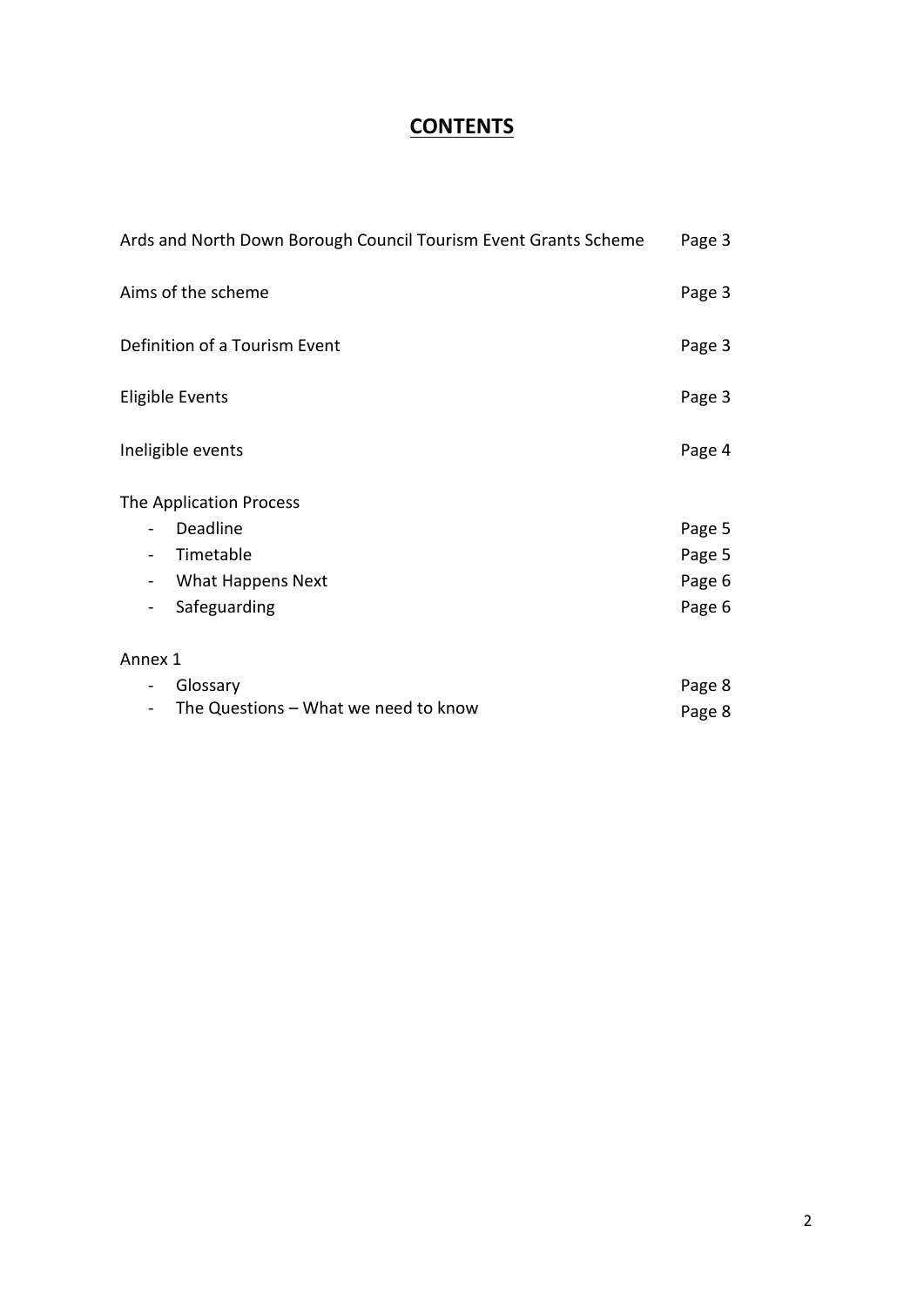# **Ards and North Down Tourism Event Grants Scheme**

#### **Closing Date Friday 12 November at 12noon**

#### **PLEASE NOTE WE WILL NOT ACCEPT LATE APPLICATIONS.**

The Tourism Event Grants Scheme is open to eligible events that will enhance the Ards and North Down Borough and attract visitors to the area.

The grant available through the Scheme, to successful applicants/events, is between £500 and £10,000.

#### **Aim of Tourism Events Grant Scheme**

The funding is to be used to deliver events that will increase visitors and spend within the Ards and North Down Borough.

#### **Definition of a tourism event**

A tourism event is defined as activity over consecutive days/nights i.e. with **NO** break in the event programme. However individual cases with exceptional programming may be considered as long as the events fall under one theme i.e. a summer festival over multiple weekends.

A tourism event will:

- encourage tourism by attracting visitors and participants, **especially from** outside the Borough;
- enhance the visitor experience in the Borough;
- have the potential to increase economic benefit to the Borough through bednight generation;
- contribute to a positive image of the Borough among both visitors and residents;
- promote sustainable tourism, for example through building in recycling or other ecofriendly event elements.

#### **ELIGIBLE EVENTS**

To be eligible to apply for a tourism grant, an event must**:**

- be delivered within Ards and North Down Borough between 1 April 2022 and 31 March 2023;
- attract a minimum of 500 visitors (from within and outside the Borough);
- be open to all members of the general public, whether for free or paid-for elements (please note, if an event is not open to the general public, the case for a grant will be considered in light of that event's potential contribution to tourism, regardless of its more limited audience);
- meet defined tourism event criteria;
- demonstrate best value for money.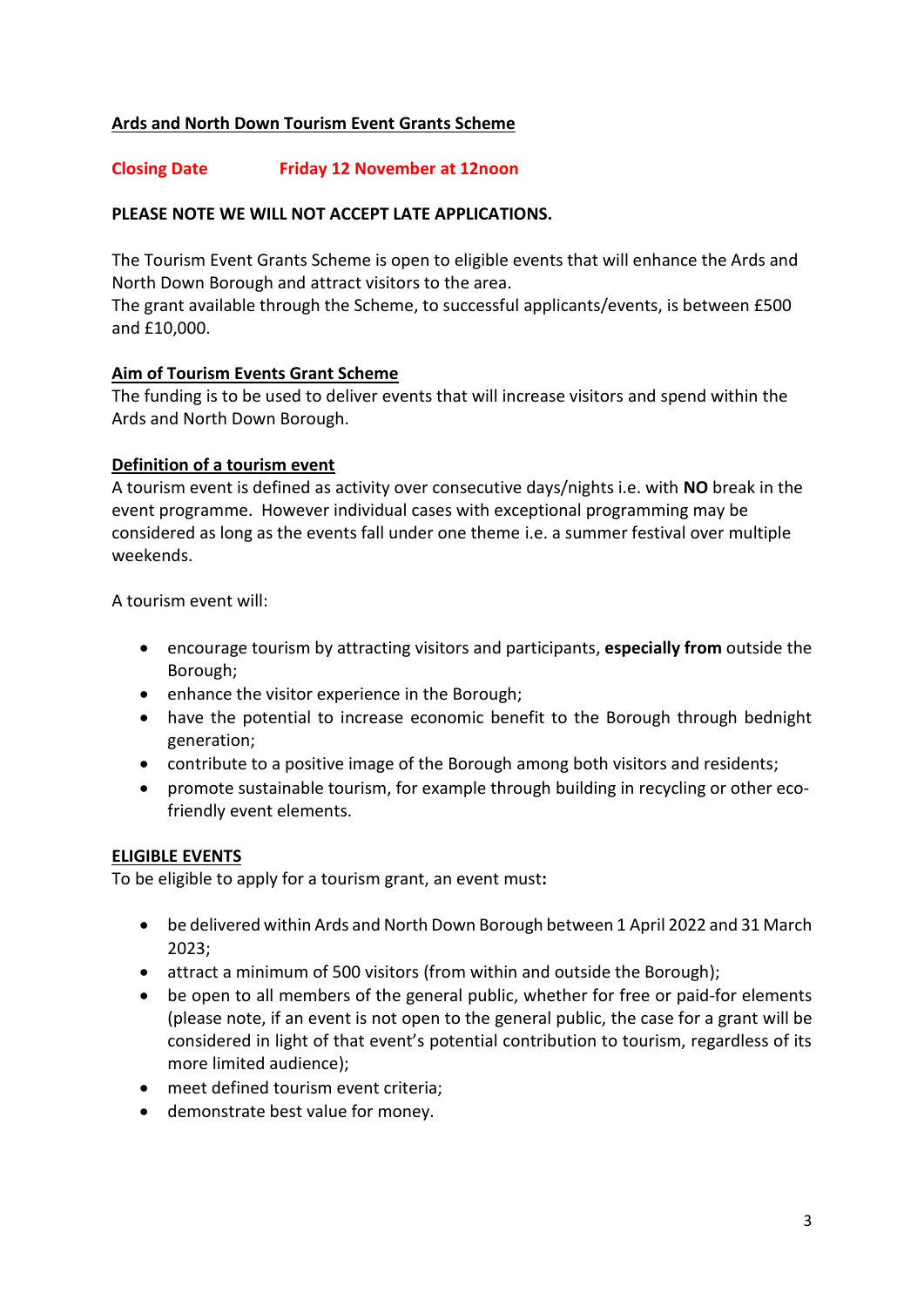# **Applications are accepted from organisations that:**

- are constituted\* community and voluntary organisations or Limited Companies;
- have a UK Bank or Building Society Account in the name of the organisation, which requires at least two signatures, of individuals with no familial relationship, on each cheque or withdrawal;
- can meet our requirements for event accounts/financial statements (please see page 6, What Happens Next for requirements);
- will spend the grant award on event related costs and within one year;
- have adopted appropriate policies in line with type of organisation.

NB Evidence of the above will be required if successful in securing an offer of grant.

\* A constituted organisation is one that has a simple set of rules (a constitution) to help make it clear to everyone involved what you intend to do and how you intend to operate.

# **INELIGIBLE EVENTS:**

Applications are ineligible which are submitted by:

- Individuals or sole traders;
- Trade or professional conferences/conventions;
- Organisations not legally established in the UK.

Further, applications are also ineligible for:

- Ongoing operational costs
- Events which do not fall under the themes set out in this document;
- Retrospective event activity (events which have already taken place or where event expenditure was incurred before a grant award was confirmed);
- Any event that is perceived to support or promote any **one** religious or political dimension
- \*Events that are substantially fundraising vehicles, whether for the event organisation itself or to raise funds for transmission to a third party;
- Events where any surplus achieved will be transferred to a third party;
- Events that cannot demonstrate a financial need for public funding;
- Events that are not marketed to, at a minimum, a Northern Ireland-wide audience;
- Events that cannot demonstrate tourism benefits in terms of attracting visitors from outside the Borough and associated bednights;

# **\*FUNDRAISING / DONATION EVENTS**

As per the Council's central grants policy, provision of funds to organisations to host fundraising / donation led events is not permitted.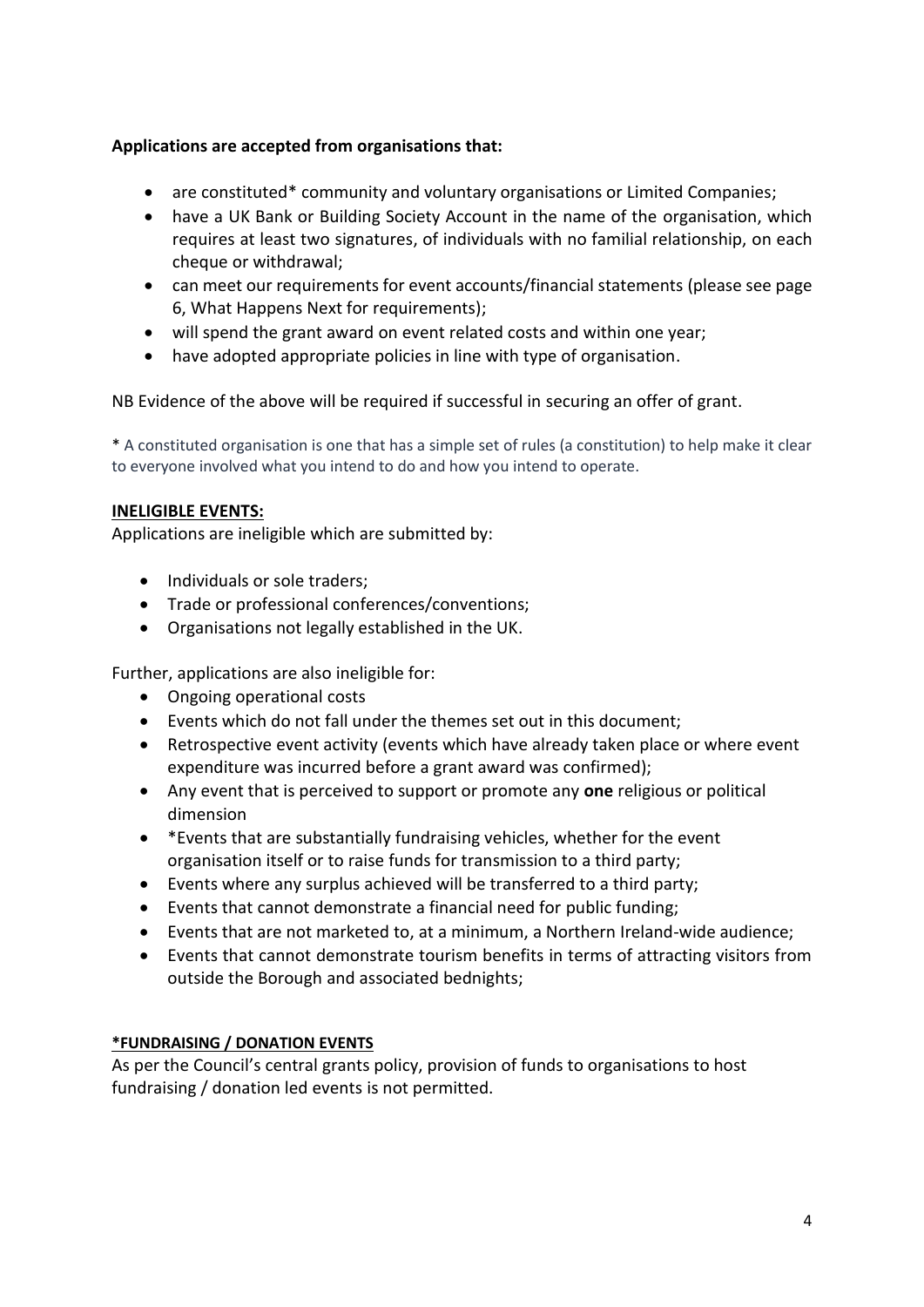## **THE APPLICATION PROCESS**

Ards and North Down Borough Council wish to support quality, unique events that align with the themes set out in its Integrated Strategy for Tourism Regeneration and Development, 2018-2030. Events must score well across a set of questions to be successful in receiving an award.

The following guidance should assist in completion of the application form. It is not enough to repeat what is written in the guidance within the answers of your application. It is important to be realistic and open in your responses as, if successful, the conditions within your Letter of Offer will be derived from your application.

#### **DEADLINE**

The Tourism Event Grants Scheme will close at **12noon on Friday 12 November 2021**. Applications received after this time will NOT be considered.

#### **Return to**

| Email (preferable) | TourismGrants@ardsandnorthdown.gov.uk                            |
|--------------------|------------------------------------------------------------------|
| By post to:        | Visitor Information Centre, Tower House, 34 Quay Street, Bangor, |
|                    | <b>BT20 5ED.</b>                                                 |

#### **TIMETABLE**

| <b>Closing Date</b>                                                             | Friday 12 November 2021 |
|---------------------------------------------------------------------------------|-------------------------|
| <b>Acknowledgement of completed Application Forms</b>                           | On receipt of form      |
| <b>Assessment by Grants Panel</b>                                               | $w/c$ 22 November 2021  |
| <b>Ratification of awards by Council</b>                                        | $w/c$ 24 January 2022   |
| <b>Notification of Grant Award</b><br>(subject to normal rates setting process) | $w/c$ 7 February 2022   |

All electronic applications received will receive receipt of acceptance.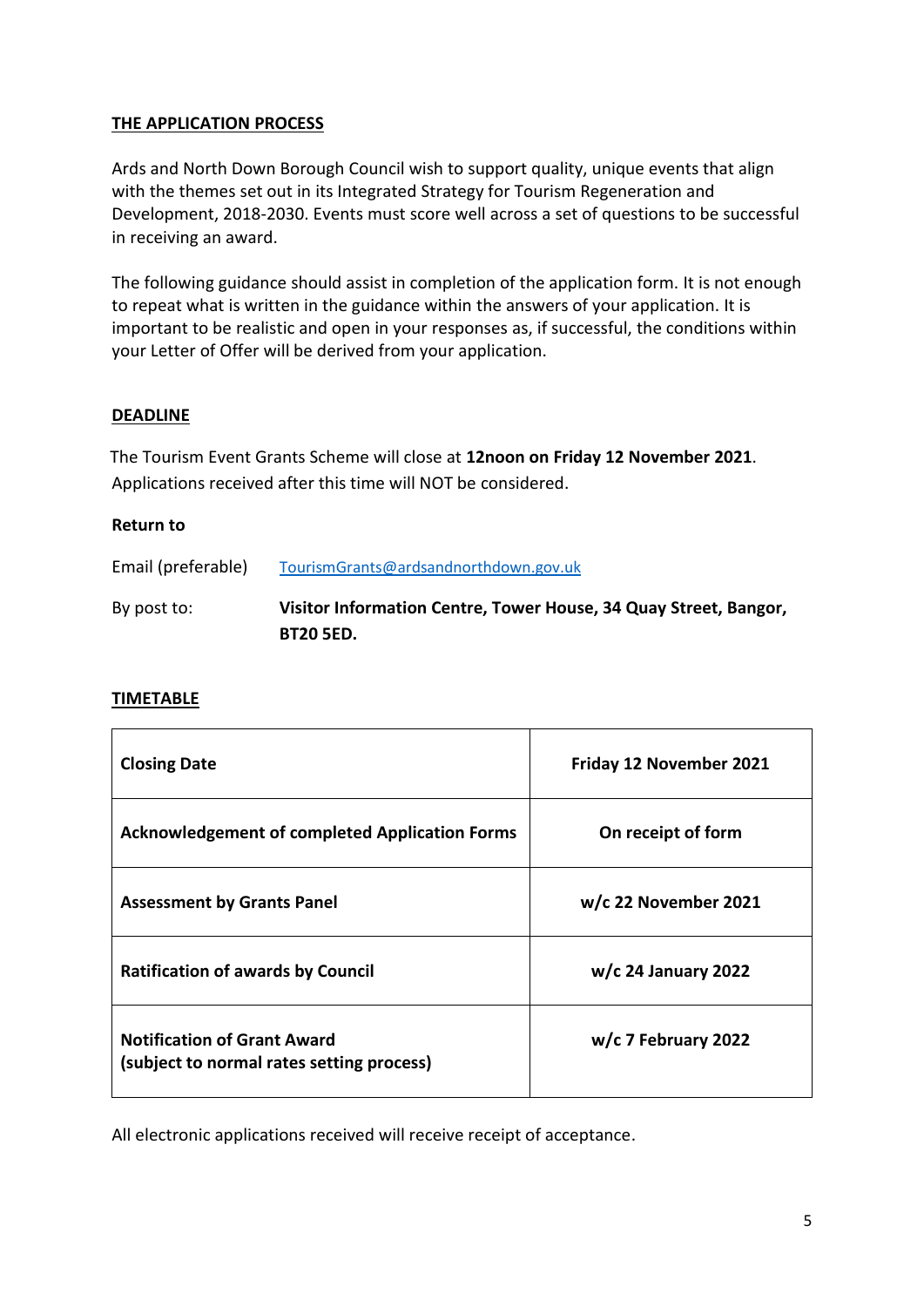# **WHAT HAPPENS NEXT:**

If your Application is successful, we will:

- arrange a meeting with Council officers to discuss and agree the proposed **Letter of Offer** (LoO) conditions and our requirements for the evaluation of your event. Evaluation expectations will be in line with the level of your grant award.
- send you a LoO confirming the amount of the award and detailing the conditions attached to the award. The Form of Acceptance within the LoO must be signed and returned within 4 weeks of the date printed on the LoO.
- Along with your LoO acceptance, you will be required to submit:
	- your organisation's Constitution/Memorandum of Understanding;
	- $\circ$  annual accounts/draft accounts (if your organisation has been operating for fewer than 12 months, please include a bank statement for January 2022 or evidence as outlined below);
	- o signed Council Safeguarding Policy (please see below);
	- $\circ$  a January 2022 bank statement or evidence of your event's financial position prior to application. If your event's bank account has a balance of more than £2,000 you must provide us with a **statement of current financial commitments**to tell us what that balance is to be used for. We will not/cannot provide grants to organisations which cannot demonstrate a need for public funds.
- You will be required to provide appropriate insurance, risk assessments and an event management plan (EMP) **at least** 3 months before the start of your event, or as soon as possible after receiving confirmation of a grant (Council officers will provide a template for the EMP or your risk assessment if required). Insurance must include Public Liability Insurance to a minimum value of £5 million.
- All organisations must produce a set of accounts relevant to the event on its completion together with original invoices/receipts and, original bank and credit card statements, corresponding with the expenditure detailed on the event budget.

You should expect a visit from a Council officer during the event who will observe/check that you are compliant with any relevant conditions within your LoO.

# **SAFEGUARDING**

Individuals and organisations working with children, young people and/or adults who may be vulnerable must have an existing policy that ensures good practice guidelines are followed.

You can adopt the Council's Safeguarding policy if your organisation does not have a policy in place by signing and returning the **Confirmation of Safeguarding arrangements** form at Appendix 1 of the Council's Safeguarding Policy.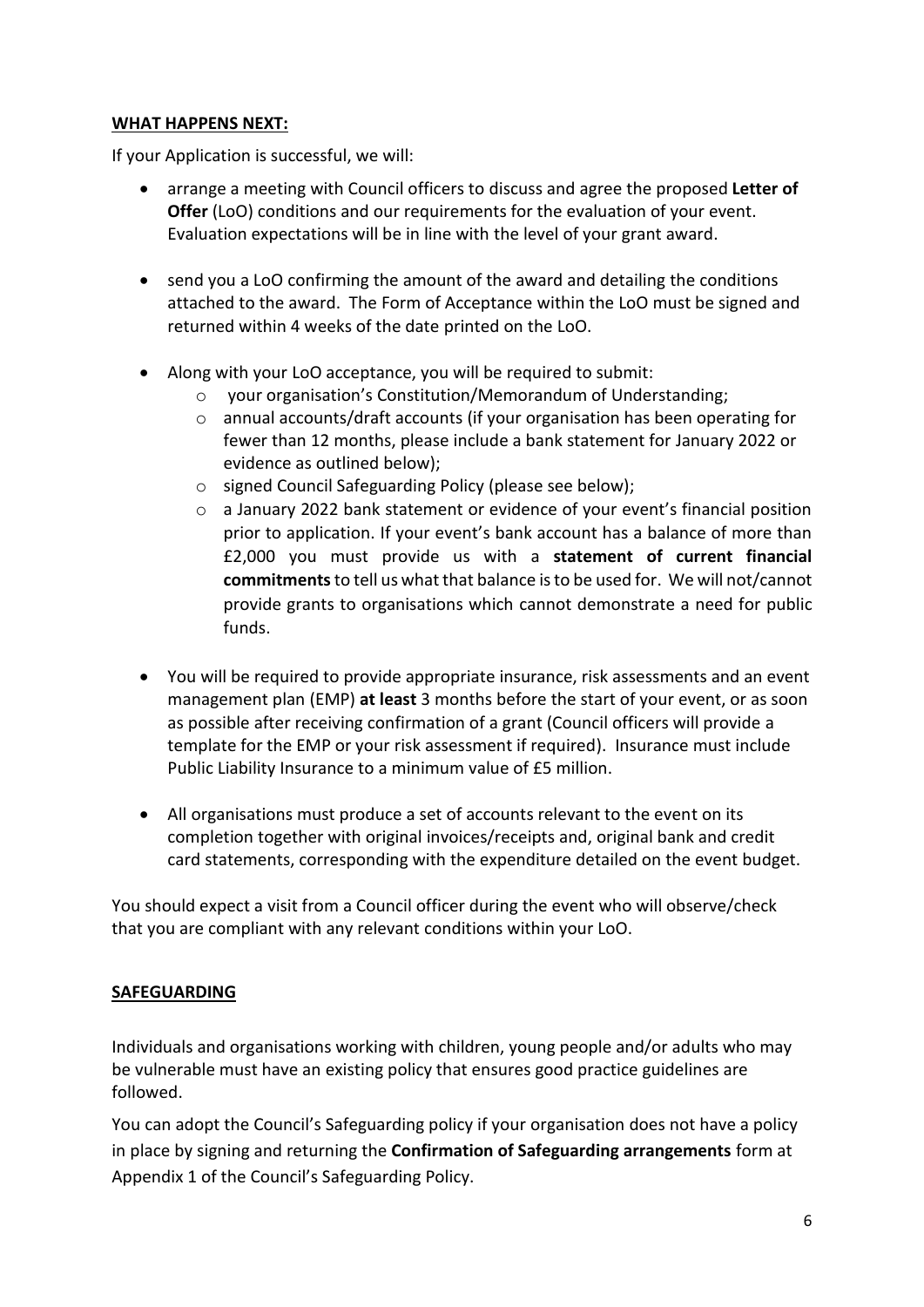This is available to download at: [www.ardsandnorthdown.gov.uk/about-the-](http://www.ardsandnorthdown.gov.uk/about-the-council/safeguarding)[Council/safeguarding.](http://www.ardsandnorthdown.gov.uk/about-the-council/safeguarding)

The signed form should be returned along with your acceptance of the LoO.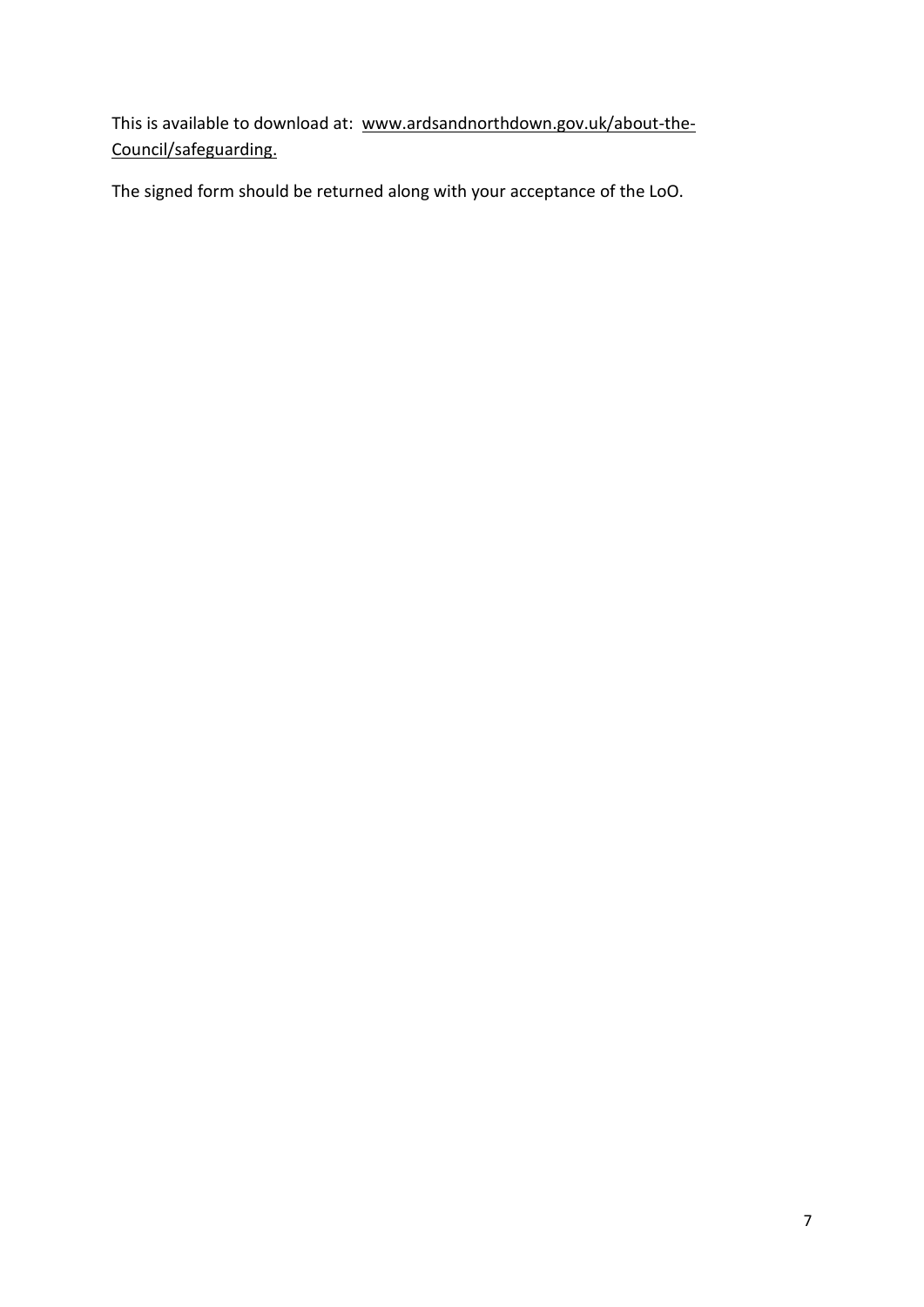# **ANNEX 1: THE QUESTIONS – WHAT WE NEED TO KNOW**

# **GLOSSARY:**

VISITOR: A Visitor is someone who is attending your event, a spectator. They buy a ticket or gain free entry to attend the event. Visitors may be from within or outside Ards and North Down borough.

PARTICIPANT: A participant is someone who makes the event happen; someone who participates in, runs or promotes the event such as an event organiser, media/journalists, performer/artist, volunteer, security provider, contractor, stall holder etc.

Participants who are known to be staying overnight, in paid accommodation, can also be counted as visitors within your overall visitor number.

BEDNIGHTS: 1 bednight is defined as one night spent in paid accommodation by one visitor or participant.

#### **THE APPLICATION FORM**

*You will see some answer boxes indicate a word count. Only these words will be taken into consideration when scoring the application. Any words over the allowed amount will not be included.* 

**SECTION 1** of the application gathers information on you, the applicant, and your organisation. This section is not scored.

NB The definition of a constituted organisation is one that has a simple set of rules (a constitution) to help make it clear to everyone involved what you intend to do and how you intend to operate.

**SECTION 2A** of the application form compiles information on the event, including its name, location and dates etc. This section is not scored.

Events for which the proposed date(s) conflict with any Council-run or supported event will be looked at on a case by case basis.

As event planning has been disrupted while the Council monitors the impact of the pandemic, we have no schedule yet for events in 2022. This will be published on the Council website as soon as confirmed. In the meantime, please contact the Events Officer at [tourismgrants@ardsandnorthdown.gov.uk](mailto:tourismgrants@ardsandnorthdown.gov.uk) for guidance on dates.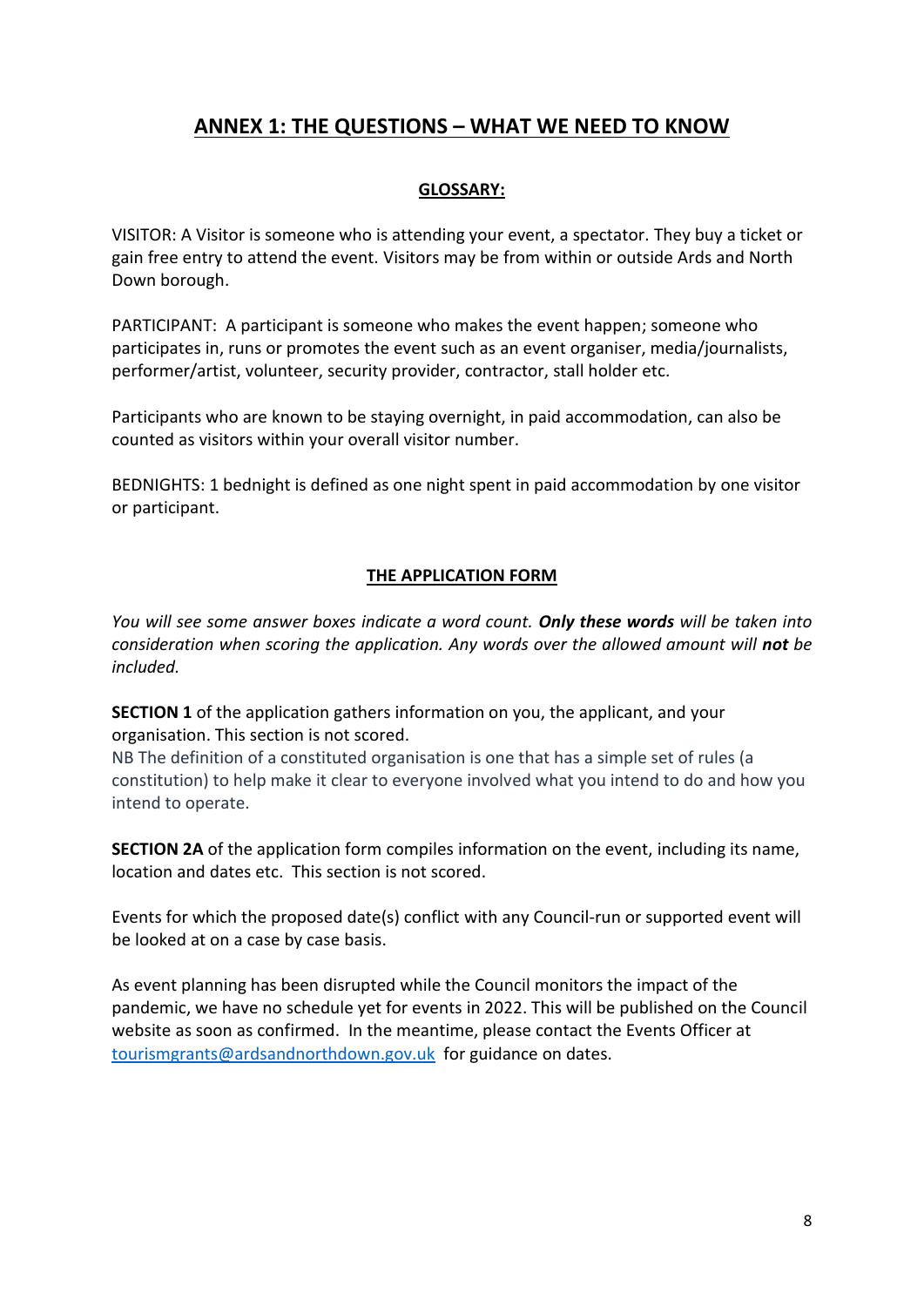# **SECTION 2B: CONTENT OF YOUR EVENT**

## **2b.1 What are the main elements of your event?**

What is the detail of the programming and content of the event? What will a visitor to your event expect to see if they attend? How will the programming encourage visitors to attend?

# **2b.2 Outline measures you have taken to facilitate the welfare of visitors and participants at your event.**

Ensure good provision of toilets and disabled facilities, seating and standing areas, a selection of food providers, ease and location of car parking etc.

# **2b.3 Does the event have an authentic theme/aspect/aspect/location?**

Does the event have a Unique Selling Point (USP)? For example, does it use performers from the Borough? Is it unique to the area, i.e. nothing else like it in the Borough and/or Northern Ireland? Does the event/the performers tell a story of the Borough? Does the location form part of the reason for visitors to attend your event? Does the event utilise the natural and cultural assets of the Borough?

(If your event is unique within Northern Ireland, that will carry extra weight.)

#### **2b.4 Which theme/themes best represent your event and why?**

The themes are:

- **Maritime -** Building on the Borough's maritime and loughshore aspects by providing opportunities to engage spontaneously in activities on, in and beside the water.
- **Heritage -** Tapping into the increased interest in tangible historic heritage such as sites, buildings, monuments and cultural landscapes, as well as the intangible aspects of heritage - the living heritage of oral traditions, customs and practices.
- **Creative - Including** Arts, Crafts and Creative content which take visitors into the hearts, minds, workshops, galleries, studios, stages and creative kitchens of the people who are shaping the Borough's artistic and creative future.
- **Food -** Exploiting the availability of authentic artisan produced food, agricultural and seafood products, food / farmers' markets, restaurants with a demonstrated focus on local sourcing, new and emerging craft breweries and showcasing the provenance, heritage and quality of the Borough's food offer.
- **Live Music -** Programming artists that will appeal to your audience, who that offer a unique NI experience or who simply have 'pulling power'.
- **Sporting -** Providing opportunities for health benefits, participation and social inclusion. Sporting events should ideally be under a governing body.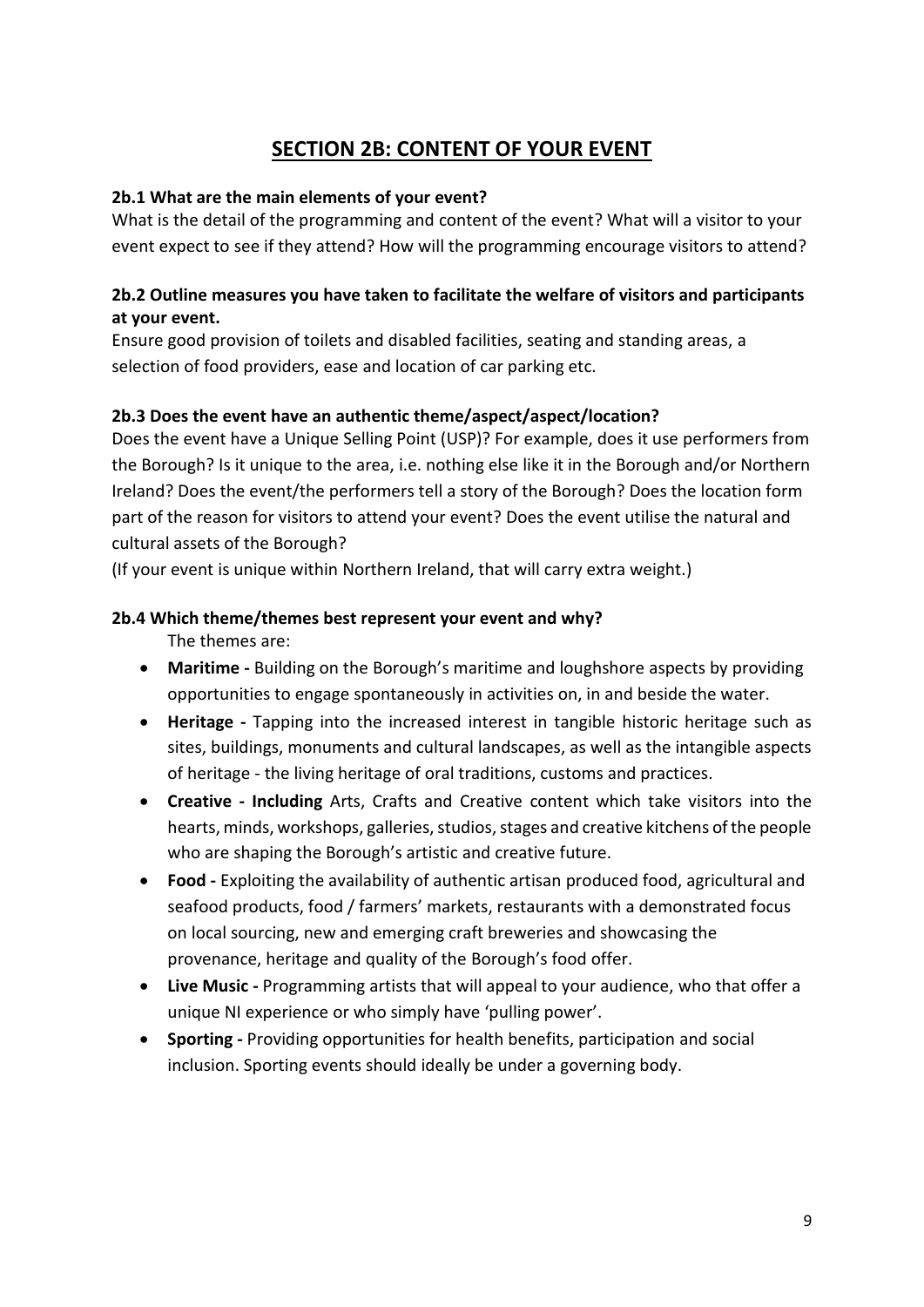# **2b.5 Does your event provide any opportunities for volunteers? If yes, please state through what roles and whether there are any training opportunities for these volunteers?**

Any role that the event requires a volunteer should be mentioned here, no matter how small. Please be sure to include number of volunteers you have recruited/intend to recruit.

# **2b.6 Please detail how your event incorporates proactive environmental management. (including your Environmental Management Plan, if you have one)**

We would like to know if your event meets any of the following Council priorities and how:

- Reduce, reuse and recycle
- Responsible use of water, fuel and energy
- Minimise the use of pollutants
- Reduce environmental impact of goods bought (both by the organiser for use in the event and for goods sold to visitors)

If you have a standalone Environmental Management Plan, or it forms part of your Event Management Plan, please mention this in the answer and submit the relevant document with your application.

## **2b.7 Please detail how you will promote sustainable travel to and from the event? For example, promotion of public transport, park and ride facilities etc**

Mention elements your event provides that promote sustainable transport such as bike parks, any partnership with Translink etc

# **2b.8 Please detail how your event has a positive impact on health and wellbeing?**

Does your event have various sites that you can walk between? Are these advertised? Do you promote other walks/activities in the vicinity while your event is taking place? Are there healthy eating elements? Is responsible drinking promoted? Can visitors get involved in the event in terms of learning new skills or engaging in arts and crafts or a leisure activity? Does the theme/subject of the event support positive mental and physical health?

# **2b.9 Please detail how you intend to grow your audience compared to previous years. (Please include your audience development plan, if one exists)**

If your event has been run previously, based on your learning from other years, how do you intend to attract a new audience.

# **OR If this is a first-time or one-off event, what do you think will attract visitors to attend your event?**

What elements of your event will be the key to its appeal to visitors, how will you market to your target audience?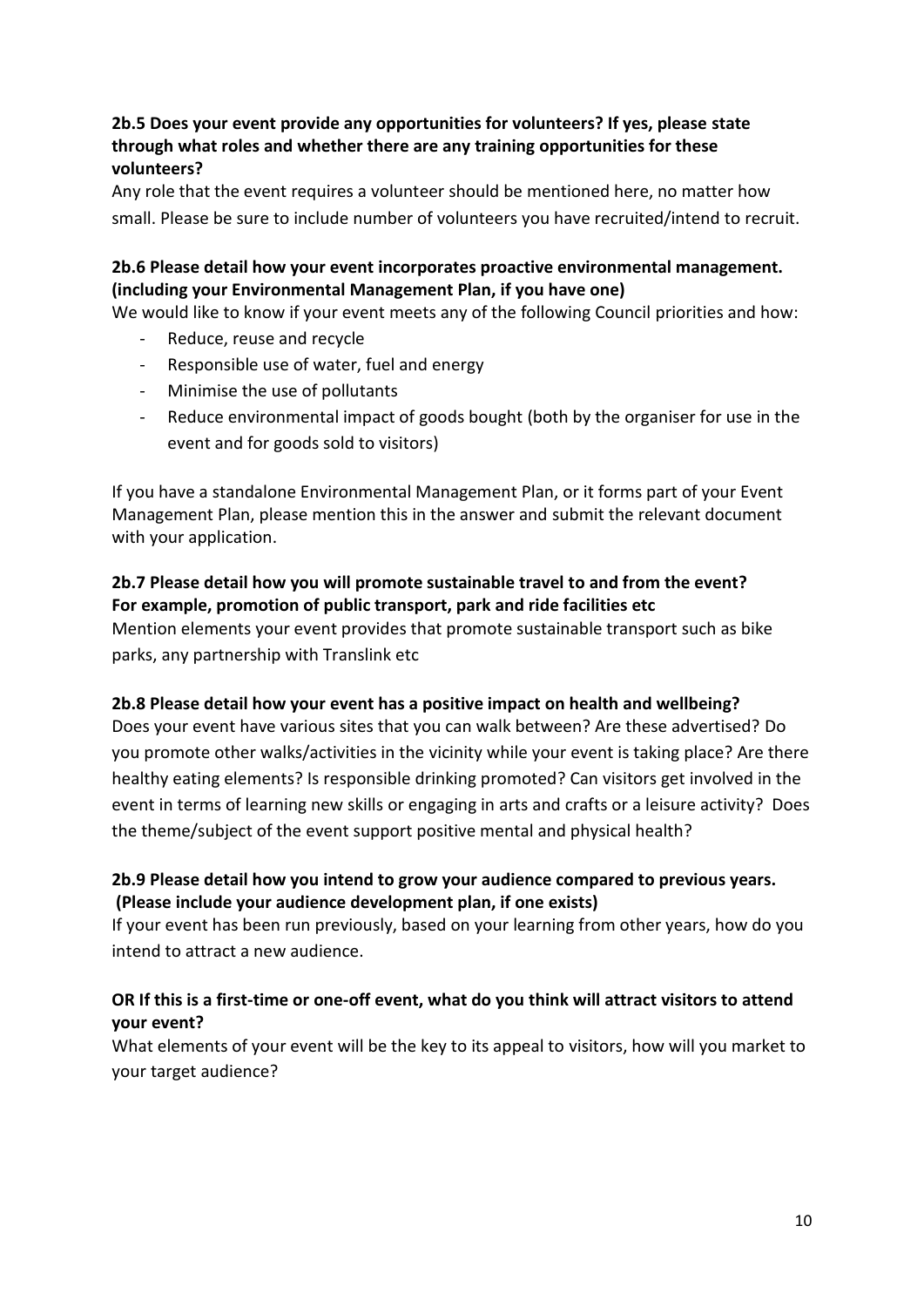# **SECTION 3a: ECONOMIC – FINANCE**

We require a budget breakdown for your event to enable scoring of your application. Please be careful to provide a realistic estimation of your budget requirements.

In-kind support is an important element of running an event, but its value should NOT be represented in your budget.

**Expenditure:** We require a full income and expenditure statement for your event. The table below shows the eligible and ineligible items for the purpose of calculating any grant award you may receive.

| <b>Eligible Costs</b>                           | <b>Ineligible Costs</b>                               |
|-------------------------------------------------|-------------------------------------------------------|
| <b>Event Production</b>                         | Legal Fees                                            |
| <b>Health and Safety</b>                        | Staff salaries / freelance fees / consultancy<br>fees |
| Marketing-Advertising / PR Activities / Press   | Hospitality - The cost of catering for                |
| Launch / Advertising Promotional Material/      | participants and volunteers can be                    |
| <b>Media Monitoring</b>                         | claimed. Other hospitality (such as                   |
|                                                 | sponsors' dinners) cannot be claimed. The             |
|                                                 | cost of alcohol cannot be claimed in any              |
|                                                 | context/circumstance.                                 |
| Venue costs, including hire of venue            | Bank Fees/Bank Charges/ Interest Charges              |
| Judges' Fees/Accommodation/Travel               | <b>Capital Repayments</b>                             |
| <b>Prize Awards and Trophies</b>                | Tax and VAT Payments                                  |
| Production                                      | <b>Freight Costs</b>                                  |
| Security                                        | <b>Membership Fees</b>                                |
| <b>Event Evaluation</b>                         | <b>Phone Bills</b>                                    |
| Bidding Costs (including site visits, visits to | <b>Charitable Donations</b>                           |
| headquarters of organising body,                |                                                       |
| preparation of marketing material to secure     |                                                       |
| event, preparation of bid document etc)         |                                                       |
| Market Research                                 | Insurance                                             |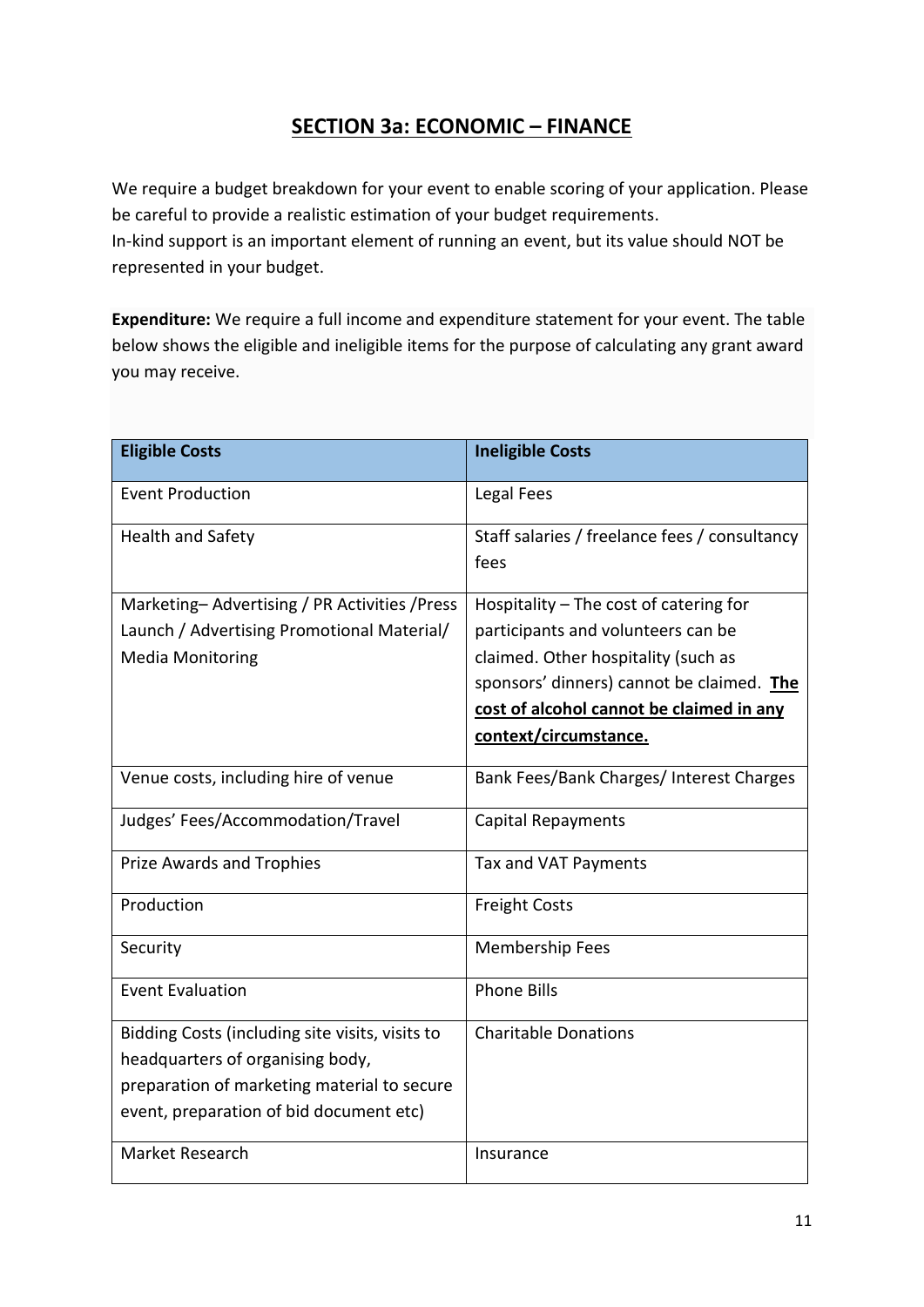| Performers' Fees                     | <b>Bank Commission</b>                  |
|--------------------------------------|-----------------------------------------|
| Administration                       | Liquor Licences                         |
| Road closures (including licence,    | Prize Fund - Cash                       |
| stewarding/traffic management costs) |                                         |
|                                      | Promoter Fees/Event Management Fees     |
|                                      | <b>Accountancy Fees</b>                 |
|                                      | <b>Corporation Tax</b>                  |
|                                      | Capital Expenditure e.g. equipment such |
|                                      | as cameras or computers etc             |
|                                      | Rates/Fuel/Electricity/Rent             |
|                                      | <b>Ceremonial Costs</b>                 |
|                                      | In-kind support                         |

# **OTHER FUNDING**

Please advise of any other funding you have applied for, and if this has already been awarded or you are awaiting confirmation. If you know when to expect confirmation, please state this.

# **SURPLUS**

- You must declare any profit/surplus made during your event at the time you submit your grant claim.
- If your event delivers a surplus, the Council may consider allowing some or all of this to be rolled over to develop your event in the following year (this does not commit the Council to a grant in the following year, however).
- A limit on retention of surplus 10% of the total event budget or up to £2,000 (whichever is the highest) may be allowed. However, each event will be looked at on a case by case basis and the event organiser will need to demonstrate a need to retain a surplus at the time of the post-event evaluation of their grant claim
- The event organiser must confirm that any retained surplus will be used for the future event only and for no other purpose.
- Any surplus accrued over the agreed retention limit will be deducted from the grant balance payable.
- Any surplus retained must be shown as income/retained surplus in the event account in the following year.
- Should the event not go ahead in the following year, or fail to attract a grant, the Council may require repayment of the retained surplus.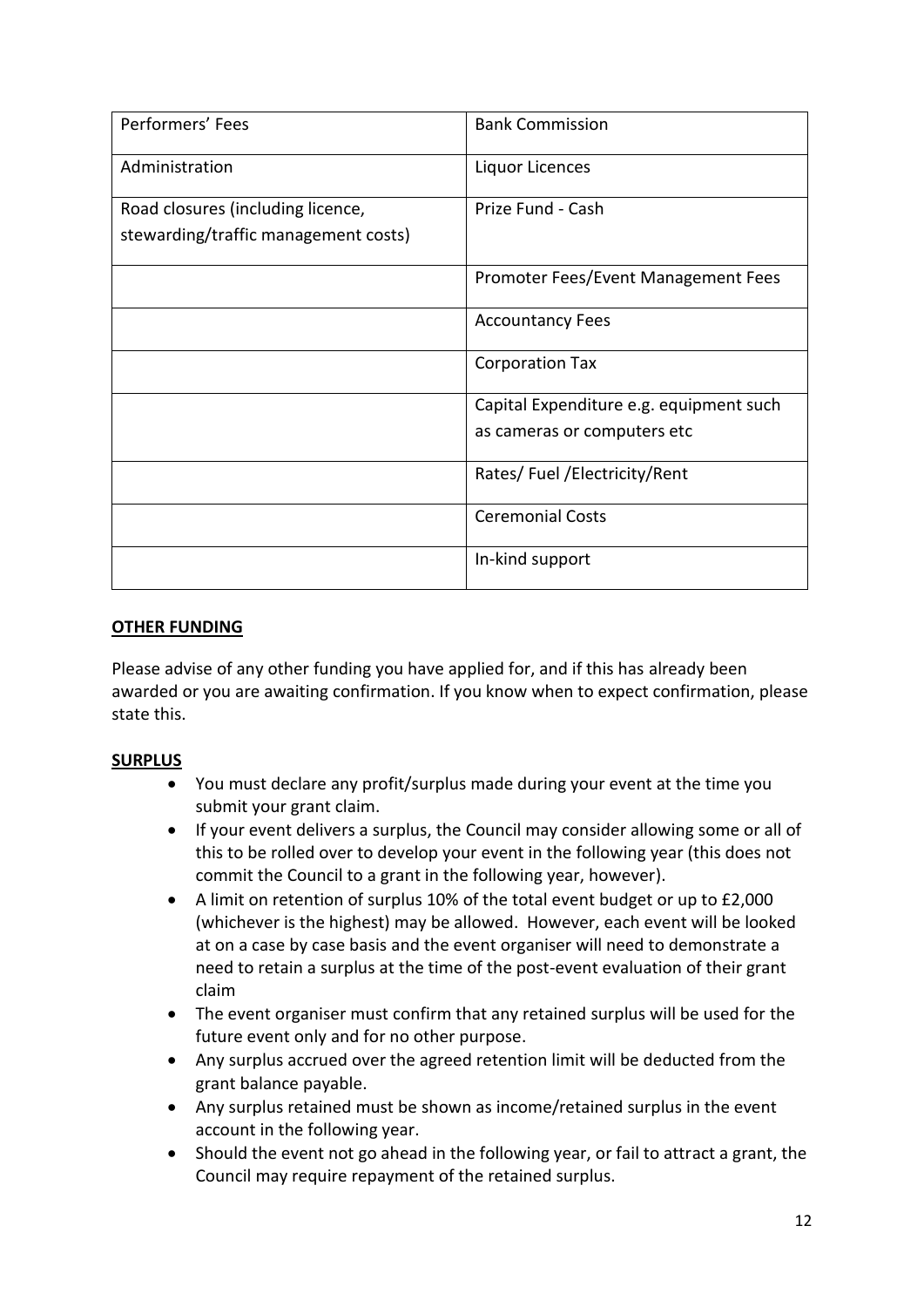**This applies to all applicants including not for profit organisations, charities, limited companies and community organisations.**

## **THREE YEARS' FUNDING**

The Council's ambition is that the events it supports through tourism grants will grow and become self-sustaining over time. Once an organisation has received a tourism grant award on three or more occasions, the event organiser must be able to demonstrate clearly, within their application, how the event has been developed to include new elements capable of building the audience.

# **SECTION 3B: ECONOMIC - VISITORS AND PARTICIPANTS**

# **3b.1 Please indicate which priority visitor category/categories your event will attract or appeal to (or have the potential to attract/appeal to) and detail how.**

Referring to the list of categories below and the characteristics associated with each, please state which visitor category/categories your event will appeal to and explain how the content of your event will attract your chosen category(ies).

## **Aspiring Families**

- Strong family focus
- Activities very important, especially to suit children as well as the whole family
- Planners, do a lot of research
- Pay attention to price, seeking value, but not afraid to pay for quality if it is worth it
- Most likely 35-44, have children under 16

#### **Natural Quality Seekers**

- Quality of event important
- Nature lovers, enjoy the outdoors
- Preference for gentle activities
- Enjoy planning and like clear itineraries
- Older, average age 55, more likely to be male and have older children

#### **Social Instagrammers**

- Buzz and atmosphere seekers, seeking nightlife, great pubs etc
- Shorter breaks are an important part of life
- Want to broaden the mind
- Getting a good deal and engaging in events are important
- Youngest segment with age range 18 to 34
- Least likely to have children and more likely to be female

The following segments have been defined for visitors coming from the Republic of Ireland (ROI) or Great Britain.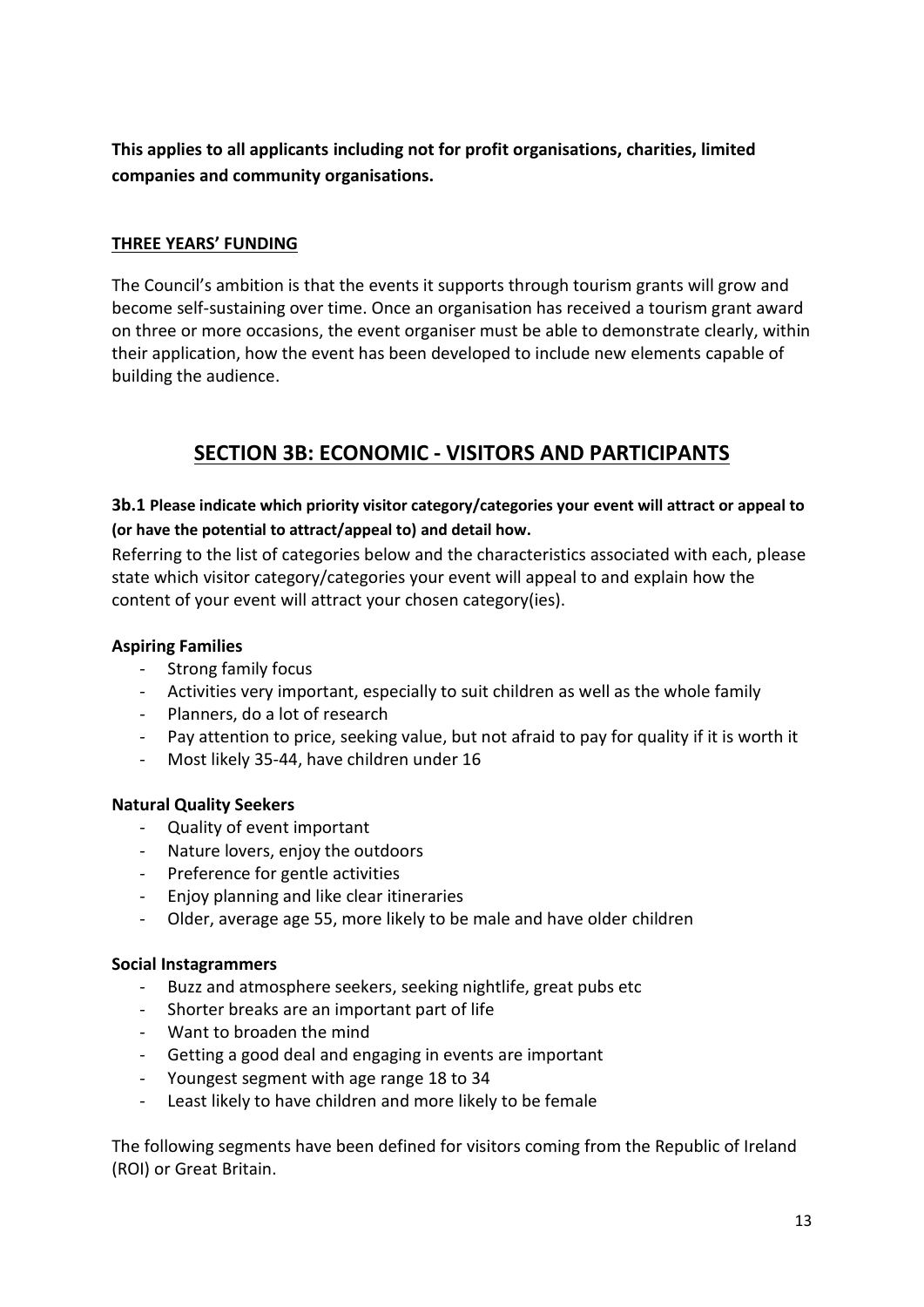#### **Great Escapers**

- In serious need of time out from busy lives and careers
- Interested in rural holidays, getting physical with nature
- Appreciate peace and quiet between activities
- Want to explore more remote places actively, on foot or by bicycle

#### **Culturally Curious**

Choose their holiday destinations carefully and are independent "active" sightseers looking to visit new places and expand their experience by exploring landscapes, history and culture. They:

- invest in activities, not just relaxation
- expect hassle free, convenient experiences
- expect safety, cleanliness and value
- aged  $40+$

#### **Open to Ideas**

- willing and inclined to try new things, go to new places and open to new experiences.
- greater focus on activity, the outdoors and nature.

**3b.2 Events in the Borough always attract a high proportion of visitors who live here, however how will your event attract visitors from outside the borough in particular?**  Will the programming or content of your event make people want to travel within and, especially, from outside the Borough to attend your event? Will you market it to areas outside of the immediate event area to attract as many people as possible?

# **3b.3 How will your event generate economic benefit for the Borough through increased spend by visitors?**

Please indicate what opportunities there will be for visitors to spend money at your event – for example what stalls/providers do you have? Have you surveyed the visitors in the past and asked how much they spend at the event? Or surveyed traders to see what potential income they make at your event? Have you engaged with local shops/businesses, or perhaps considered an arrangement with local shops whereby you show your event ticket to get a discount?

#### **3b.4 and 3b.5 Total visitor and participant numbers and justification**

A Visitor is classed as anyone who goes to your event to spectate Visitor numbers

If your event is a first time or a one-off event, you could benchmark against similar events to gauge the potential attendance for your event. Take into consideration the capacity of the event venue/site.

For events that have taken place before, draw on past years to provide the justification for your estimates, for example: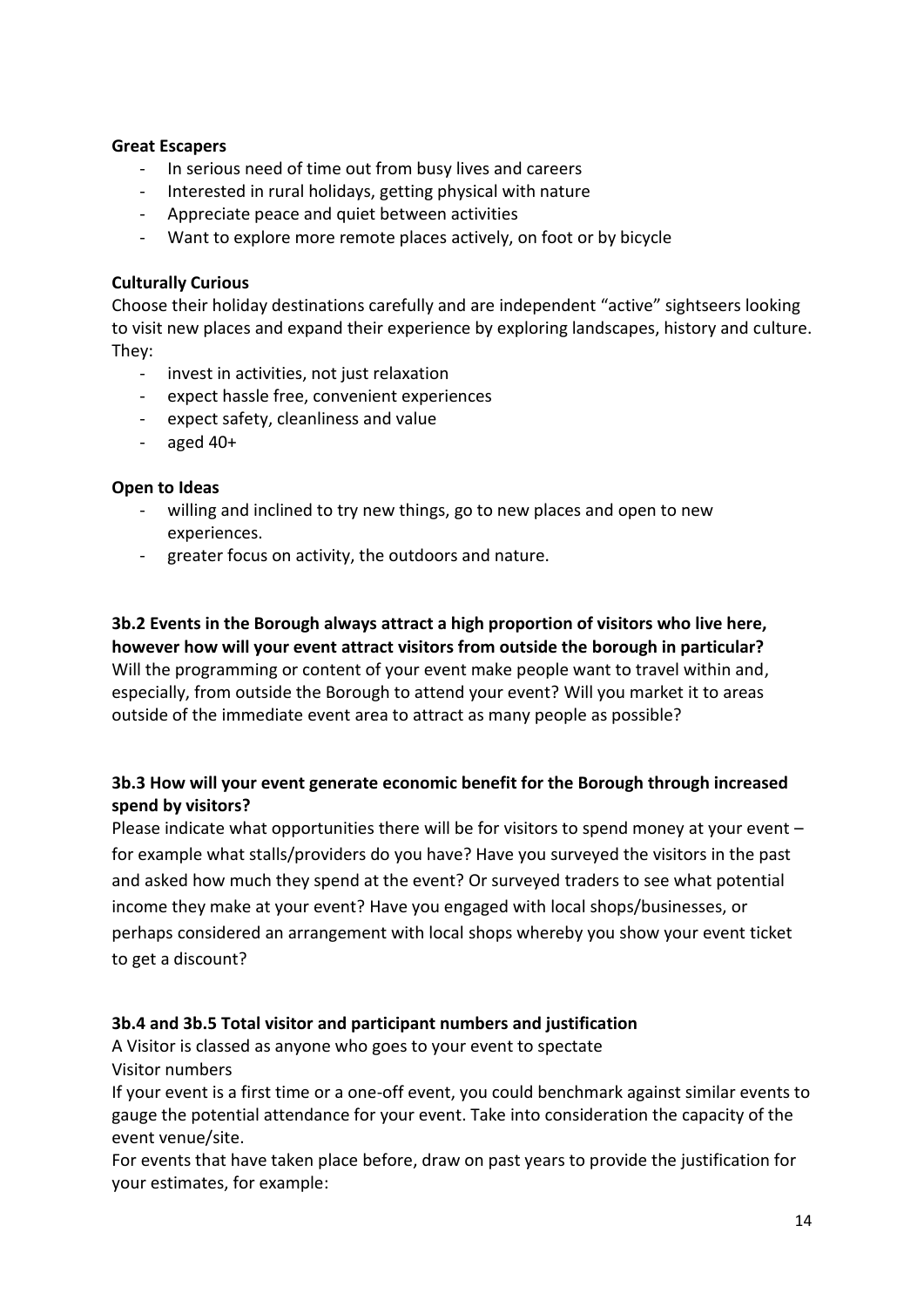- have you measured attendance at your event in the past, via ticket sales (don't forget complimentary tickets) competition giveaways or police counts?
- did you conduct surveys at previous events (please mention sample size, when survey took place etc)?
- have you considered the capacity of the venue/site?

#### **3b.6 Participant numbers and roles**

A participant is someone who is there to run the event or is part of the event. Participants may include:

- marshals
- media/journalists
- crew
- production staff
- volunteers
- performers

Please provide us with a list of expected participants and the roles they will take in the event.

#### **BEDNIGHTS**

Events which have genuine potential to deliver bednights will attract the most favourable grant awards.

#### **3b.7 Does your event deliver, or have the potential to deliver, bednights?**

Does the event involve programming of content over a number of days, promotion in partnership with accommodation providers or any other packages to encourage overnight stays?

#### **3b.8 Please detail how you came to your bednight figure.**

We will expect to see how you have calculated the bednight figure you provide in response to the previous question. This could be by reference to previous events, bookings through visitor information centres, uptake on packages with accommodation providers etc. Or, if your event is a first-time or a one-off event, what benchmarking/research on similar events have you done to come up with your figure?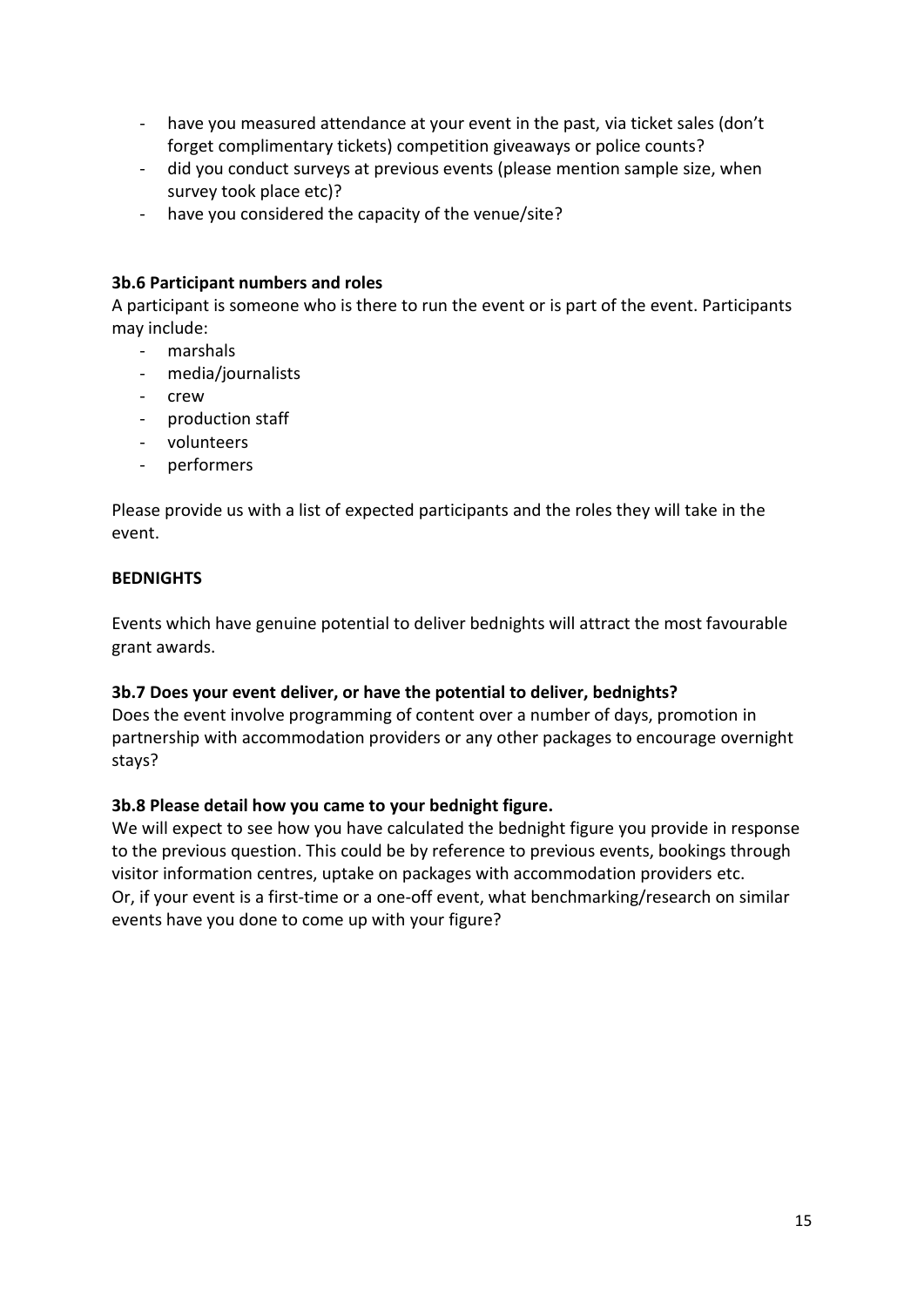# **SECTION 4: MARKETING**

In **Section 4**, we ask for your Marketing Plan – how you intend to market the event within and outside of the Borough and what opportunities this marketing has for acknowledgement of Ards and North Down Borough Council support, such as logo placement and promotion of ANDBC. Your Marketing Plan will contribute to the overall grant awarded to your organisation so make its goals clear and reachable.

# **Do not include items in your marketing plan that you are unlikely to achieve / do not expect to achieve**

#### **Reach of Marketing Plan**

Your marketing plan should be aimed at Northern Ireland-wide channels and, where possible, Republic of Ireland and Great Britain channels, to ensure a maximum reach and boost visitors.

Additional points will be allocated to those events with an appropriate GB / ROI focused marketing plan.

Ards and North Down Borough Council will prioritise financial support for those events that actively demonstrate promotion of the Borough to visitors outside NI.

| <b>Print Opportunities could include:</b>                                                                                                                                                                                          | Paid for Advertising Opportunities could include:                                                                        |
|------------------------------------------------------------------------------------------------------------------------------------------------------------------------------------------------------------------------------------|--------------------------------------------------------------------------------------------------------------------------|
| • Flyers<br>• Brochures<br>• Billboards<br>• Adshels<br>• Telephone box advertising<br>• Bus advertising                                                                                                                           | • Press advertising<br>• Magazine advertising<br>• Television advertising<br>• Radio advertising<br>• Online advertising |
| PR Opportunities could include:                                                                                                                                                                                                    | <b>Online Opportunities could include:</b>                                                                               |
| • Press releases in newspapers<br>• Photo opportunities<br>• Speaking at launch events<br>• Press releases in magazines<br>• Radio interview<br>• Television interview<br>• Television coverage/programmes<br>• Outside broadcasts | • Facebook advertising<br>• Twitter posts<br>• Facebook posts<br>• Blogs<br>• Ezines<br>• Website listing / banners      |
| <b>Branding Opportunities could include:</b>                                                                                                                                                                                       | <b>Acknowledgement of Ards and North Down</b>                                                                            |
| • Branding launch event<br>• Entrance and exit branding<br>• Stage branding                                                                                                                                                        | <b>Borough Council:</b><br>Although it won't impact on the scoring of your<br>application, the Council would appreciate  |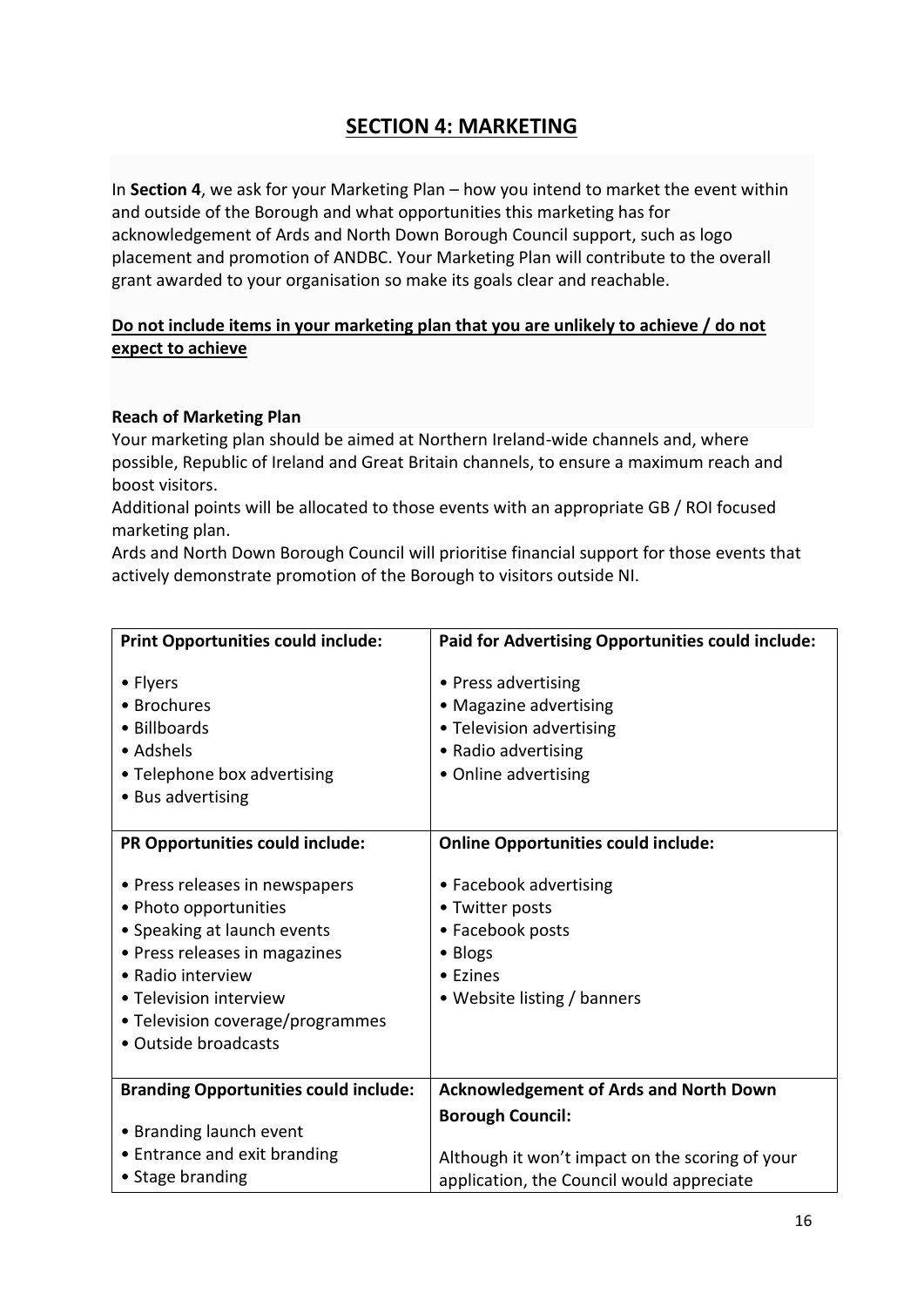| • Onsite branding                                                                                                                                                             | acknowledgement of its support wherever you<br>have an opportunity to do so within your<br>marketing.<br>Within this section describe how your event will<br>promote Ards and North Down and help further<br>the Council's tourism objectives. This may be<br>something like logo placement on adverts and<br>banners at the event or something that is quirky<br>and different from traditional marketing activity.<br>For example<br>the opportunity for the Council to host corporate<br>activity on a Tall Ship, or for a Council team to<br>participate in an event.<br>For ticketed events, please state the number of<br>tickets you will make available to the Council for<br>your event |
|-------------------------------------------------------------------------------------------------------------------------------------------------------------------------------|--------------------------------------------------------------------------------------------------------------------------------------------------------------------------------------------------------------------------------------------------------------------------------------------------------------------------------------------------------------------------------------------------------------------------------------------------------------------------------------------------------------------------------------------------------------------------------------------------------------------------------------------------------------------------------------------------|
| <b>Marketing Outside Northern Ireland</b>                                                                                                                                     |                                                                                                                                                                                                                                                                                                                                                                                                                                                                                                                                                                                                                                                                                                  |
| could include:                                                                                                                                                                |                                                                                                                                                                                                                                                                                                                                                                                                                                                                                                                                                                                                                                                                                                  |
| Social media ads with targeting<br>outside of NI<br>Media partnerships<br>Press/ magazine / TV / radio<br>advertising in GB / ROI<br>Distribution of literature outside<br>ΝI |                                                                                                                                                                                                                                                                                                                                                                                                                                                                                                                                                                                                                                                                                                  |

**Please include an estimated budget showing the breakdown of the event Marketing costs. We would expect that a minimum of 10% be spent on marketing and PR. Example:**

| <b>Printed Materials</b>                   | £5,000  |
|--------------------------------------------|---------|
| <b>Advertising Activity</b>                | £5,000  |
| Online Activity (paid for)                 | £2,000  |
| <b>Overall estimated marketing budget:</b> | £12,000 |
| Budget % as part of overall estimated      | 10%     |
| event budget                               |         |

#### **Supporting Evidence**

Evidence will be required to show how your event has delivered **all** elements within your marketing plan. Email copies, screenshots, proofs from advertisers etc are all accepted forms of evidence.